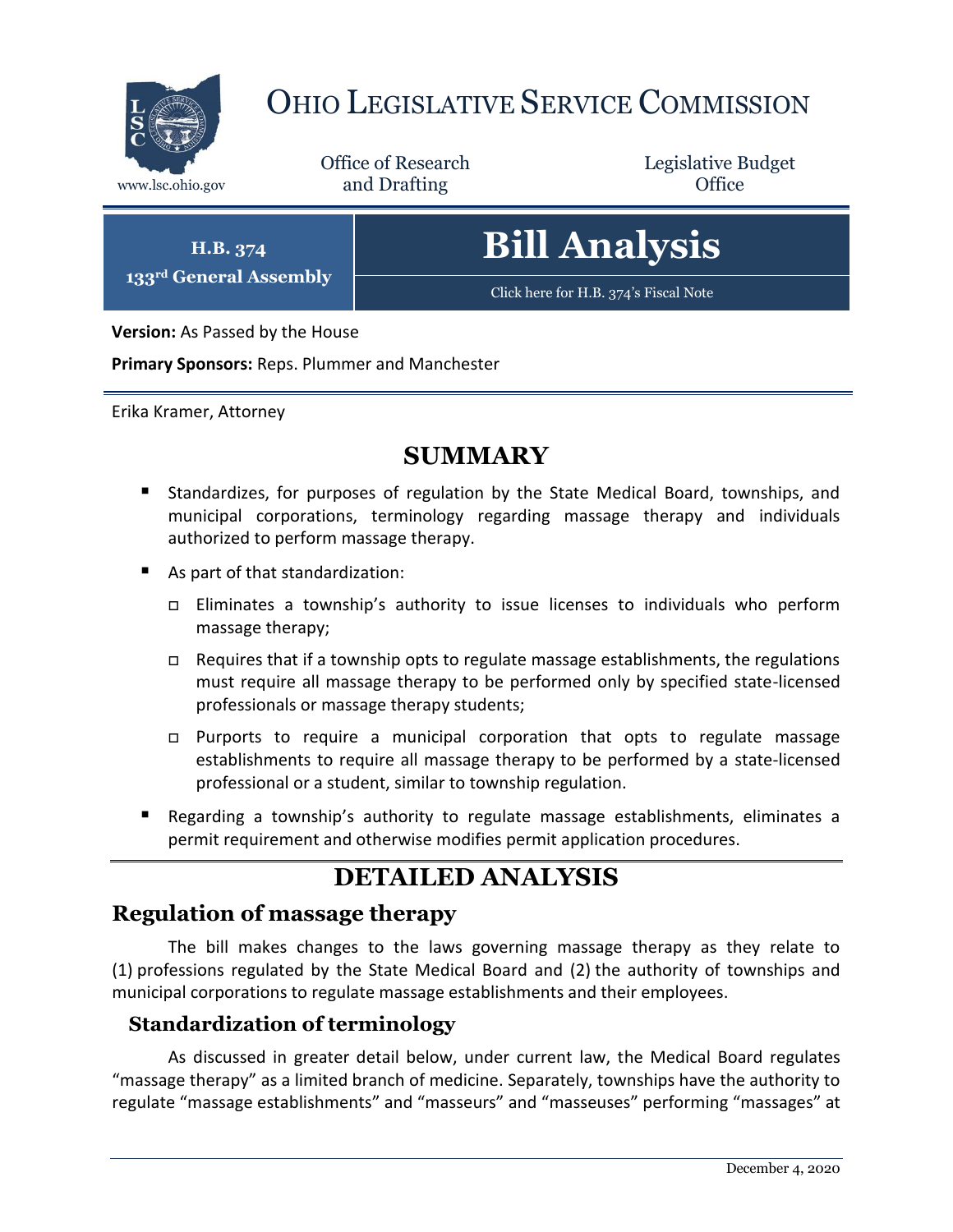those establishments. Municipal corporations may regulate massaging. The bill modifies the definition of "massage therapy" in the context of regulation by the Medical Board<sup>1</sup> and applies that definition to township<sup>2</sup> and municipal corporation<sup>3</sup> regulatory authority. It also standardizes criminal law terminology regarding advertising massage services.<sup>4</sup>

Under the bill, "massage therapy" is no longer limited to the treatment of disorders of the human body, and means the manipulation of soft tissue through the systemic external application of massage techniques including touch, stroking, friction, vibration, percussion, kneading, stretching, compression, and joint movements within the normal physiologic range of motion. It also includes the external application of water, heat, cold, topical preparations, and mechanical devices, as used adjunctive to the manipulation of soft tissue and joint movements.

The bill specifically excludes from the definition of massage therapy the manipulation of the reproductive organs, perineum, rectum, or anus unless performed pursuant to a prescription issued by a physician or under the supervision of a physician.<sup>5</sup>

#### **Regulation of massage therapy by the Medical Board**

Under the bill, the Medical Board continues to regulate massage therapy as a limited branch of medicine. The bill clarifies, however, that the following are not required to hold a license to practice massage therapy:

- A person authorized to practice any of the following regulated professions, so long as the scope of practice authorizes the person to use massage techniques: barbers, cosmetologists, nurses, physician assistants, chiropractors, occupational therapists, physical therapists, athletic trainers, acupuncturists, and oriental medicine practitioners;
- An enrolled student practicing massage therapy as part of a program of study that is in good standing as determined by the Board;
- A person holding a license issued by the Board to practice cosmetic therapy and whose practice may include massage techniques;
- A person who holds certification issued by the American Reflexology Certification Board and who practices reflexology in Ohio or an enrolled student practicing reflexology as part of a program of study at a school, college, or institution registered with the Board of Career Colleges and Schools. "Reflexology" means a protocol of manual techniques that are applied to specific areas on the feet, hands, and outer ears for the purpose of

 $3$  R.C. 715.61.

 $1$  R.C. 4731.04(D).

 $2$  R.C. 503.40(A).

<sup>4</sup> R.C. 2927.17.

 $5$  R.C. 4731.04(D).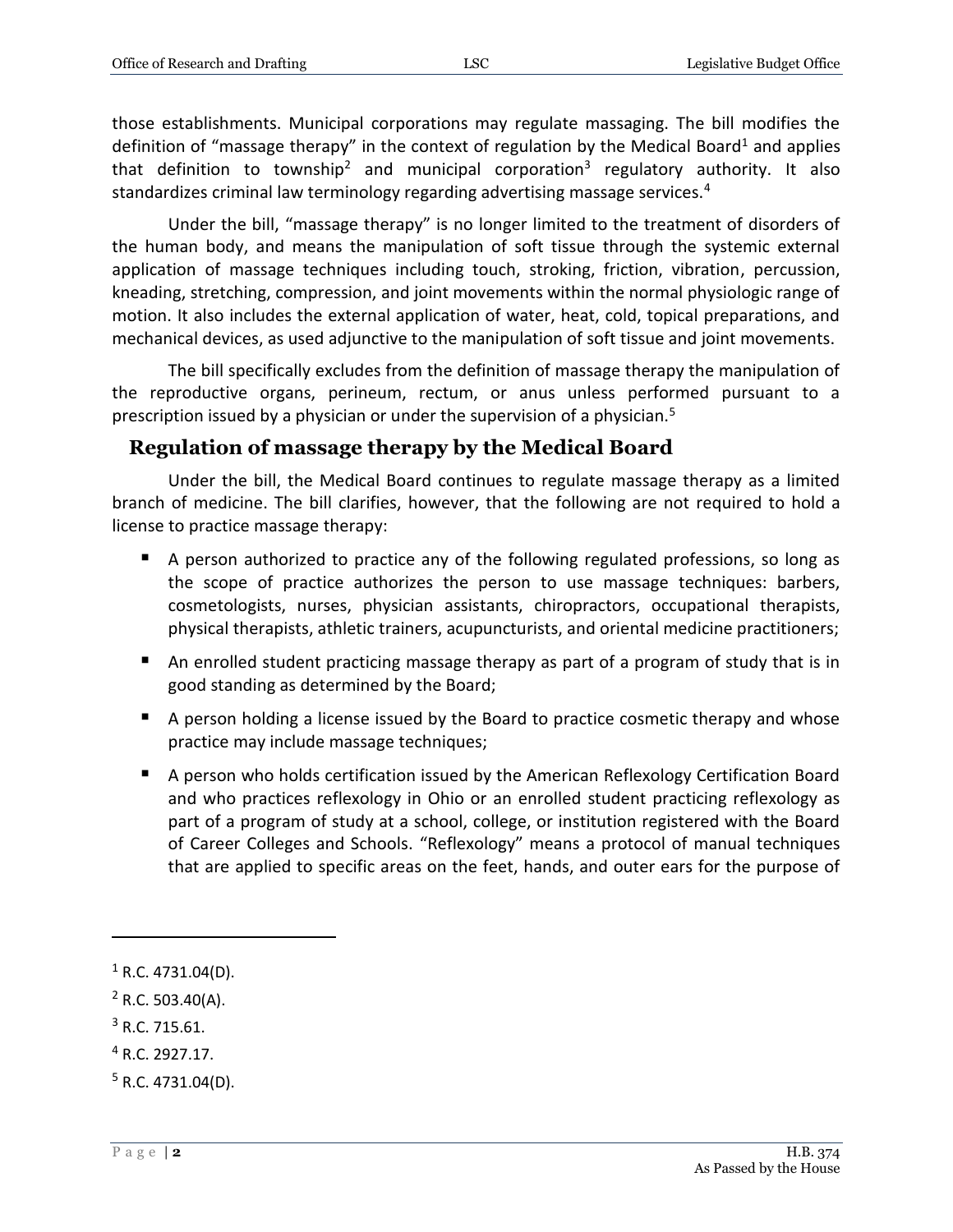stimulating the complex neural pathways linking body systems to achieve optimal bodily function.<sup>6</sup>

#### **Authority of townships to regulate massage therapy**

Under current law, a township may regulate massage establishments within the unincorporated territory of the township. In order for a township to do so, it must require the establishment to obtain a permit from the township and any individual wishing to perform massage to obtain a township-issued license. The bill makes the obligation to require a permit optional<sup>7</sup> and eliminates the ability of a township to issue licenses to persons performing massage therapy.<sup>8</sup>

#### **Mandatory regulation of individuals performing massage therapy**

Instead of township-issued licenses, the bill provides that if a board of township trustees has adopted a resolution to regulate massage establishments, the regulations must require that all massage therapy be performed by a person who is licensed by one or more of the following boards, and who provides massage therapy as a portion of, or incidental to, services authorized by the licensing board: (1) the State Cosmetology and Barber Board, regarding barber services or cosmetology services, (2) the Board of Nursing, regarding nursing services, (3) the Medical Board, regarding medical services by physician assistants or physicians, and regarding acupuncture and oriental medicine, (4) the State Chiropractic Board, regarding chiropractic services, (5) the Medical Board, regarding massage therapists, and (6) the Ohio Occupational Therapy, Physical Therapy, and Athletic Trainers Board, regarding services of occupational therapists, physical therapists, and athletic trainers.<sup>9</sup> Additionally, the regulations must permit a massage therapy student to perform massage therapy if the student is enrolled and actively participating in a massage therapy educational program in good standing as determined by the Medical Board.<sup>10</sup> The regulations cannot exclude any of the persons identified above from performing massage therapy.<sup>11</sup>

The bill provides that no person shall knowingly act as a massage therapist in a massage establishment in an unincorporated area of a township without first having obtained a stateissued license or being a student, as described above.<sup>12</sup> An individual who violates this prohibition is guilty of a third degree misdemeanor.<sup>13</sup>

 $6$  R.C. 4731.04(E), 4731.15(F), and 4731.41(A).

<sup>7</sup> R.C. 503.41 and 503.43.

<sup>8</sup> R.C. 503.45 and 503.46, repealed.

 $9$  R.C. 503.411(A)(1) through (6).

 $10$  R.C. 503.411(A)(7).

 $11$  R.C. 503.411(A).

 $12$  R.C. 503.411(B).

 $13$  R.C. 503.50(B).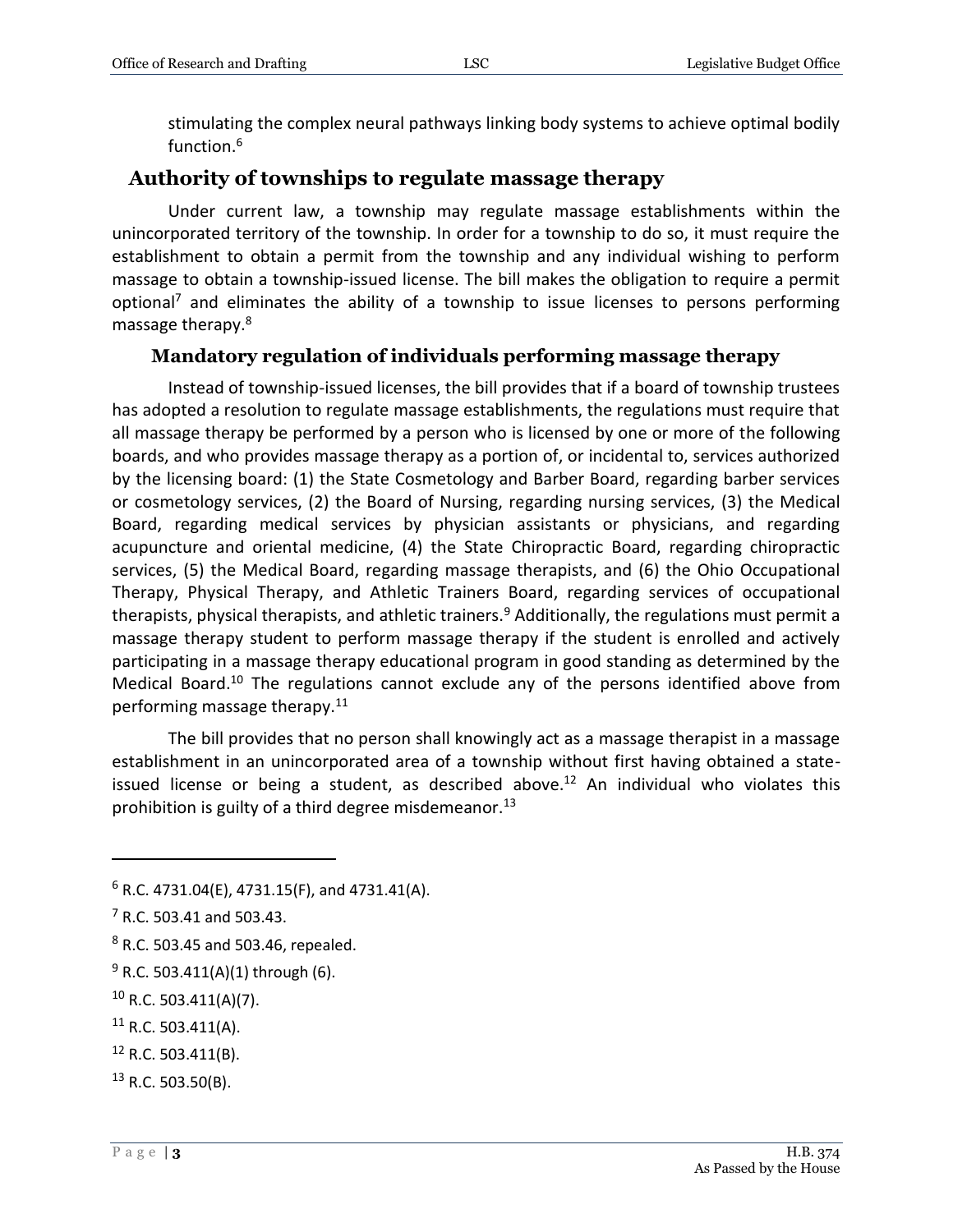The bill also removes from current law a provision allowing a township to require persons performing massage to undergo periodic physical exams to determine if the person has a communicable disease.<sup>14</sup>

#### **Permissive regulations**

The bill clarifies existing law, which authorizes a board of township trustees to regulate and require the registration of massage establishments and their employees. In doing so, the bill refers to establishment regulations and registration requirements. The bill defines "registration" as providing information to the board to indicate the location of the establishment, the names of individuals employed there, and evidence of current licensure or student status, as described above, for anyone providing massage therapy.<sup>15</sup> So, while a township that has adopted a resolution to regulate massage establishments must require massage therapy to be performed by licensed persons or students, as discussed above, enforcement in the form of registering the establishment and employees is technically permissive.

Regarding massage establishment regulations, the bill specifically permits any of the following:

- A requirement to comply with zoning resolutions and amendments;
- **Prohibited hours of operation;**
- **Prohibitions, as specified below;**
- Other regulations the board considers necessary for the health, safety, and welfare of township residents, except for the licensure of massage therapists and the regulation of medicine or licensed health professionals.<sup>16</sup>

#### **Prohibitions**

Current law lists several prohibitions that apply when a board of township trustees has adopted a resolution to regulate massage establishments. In addition to modifying the prohibitions to account for the bill's (1) standardization terminology and (2) elimination of township-issued licenses for persons performing massage therapy, the bill otherwise modifies the prohibitions as follows:

**Specifies that the prohibitions apply only when the township has included a permit** requirement to operate a massage establishment;

 $14$  R.C. 503.47(D).

<sup>15</sup> R.C. 503.41.

 $16$  R.C. 503.411(C).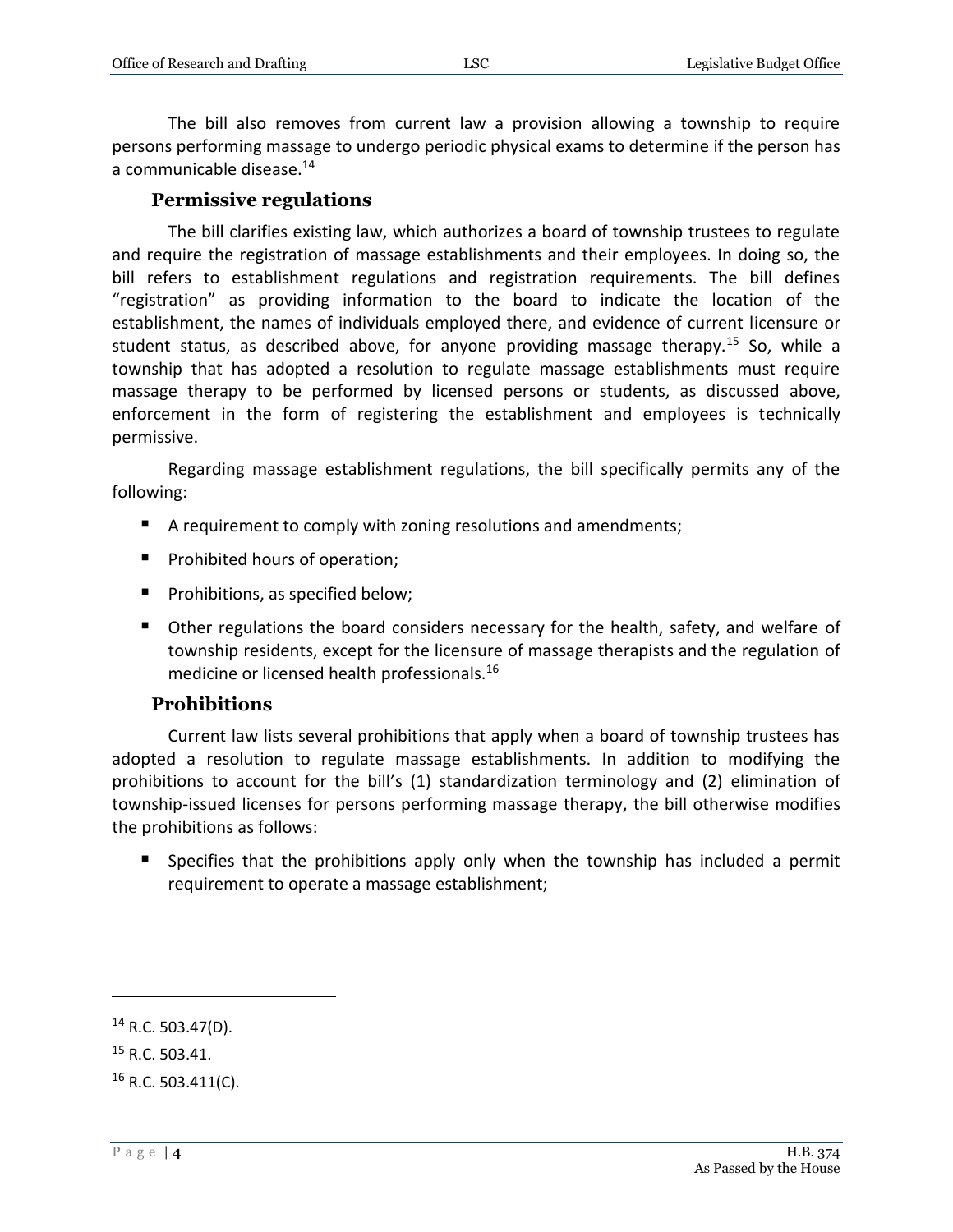Eliminates the criminal offense for employees of massage establishments performing certain sexual activities during a massage in a massage establishment in the unincorporated area of a township.<sup>17</sup>

The bill generally maintains provisions prohibiting an owner or operator of a massage establishment from knowingly (1) refusing to allow appropriate local authorities to access the establishment for health and safety inspections, operating during hours designated as prohibited, or (2) employing any person under 18.<sup>18</sup>

#### **Permit applications**

The bill removes a current requirement that an applicant for a permit to operate a massage establishment provide the applicant's Social Security number. It requires a permit applicant to provide proof that the applicant complies with the township's zoning regulations. In addition, the bill modifies the requirement for including the name and address of any stockholder holding more than 2% of the stock of a corporate applicant by limiting the requirement to a corporate applicant having less than 50 employees or any stockholder holding more than 25% of the stock of a corporate applicant having more than 50 employees.<sup>19</sup>

#### **Jurisdiction for appeals**

Current law and the bill give the right to appeal to any person adversely affected by an order of the board of township trustees denying or revoking a permit to operate a massage establishment. The bill narrows the jurisdiction where the appeal may be filed to only the court of common pleas in the county where the township is located. Under current law, an appeal can also be filed in the county where the permit holder's place of business is located or where the person is a resident.<sup>20</sup>

#### **Authority of municipal corporations to regulate massage therapy**

Under current law, municipal corporations generally may regulate all persons engaged in the trade, business, or profession of massaging. The bill instead authorizes a municipal corporation to regulate and license massage establishments within its jurisdiction and permits the registration of persons performing massage therapy at a massage establishment. It further provides that if a municipal corporation regulates massage establishments, it must require all massage therapy to be performed by a person in an otherwise licensed profession or a student, as described above<sup>21</sup> (see "**Mandatory regulation of individuals performing massage therapy**").

- <sup>18</sup> R.C. 503.42(B).
- $19$  R.C. 503.43.
- <sup>20</sup> R.C. 503.48.
- $21$  R.C. 715.61.

<sup>17</sup> R.C. 503.42.